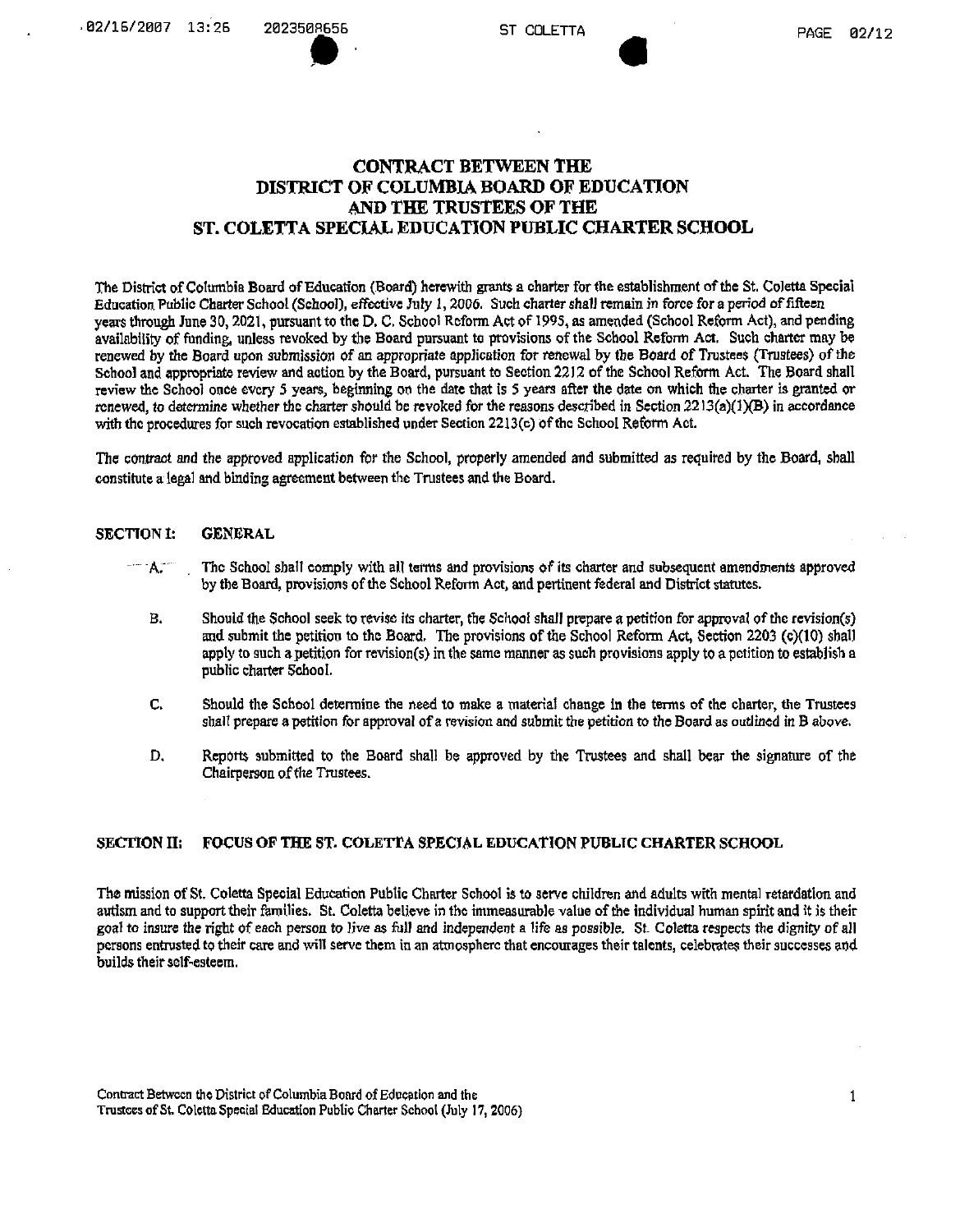A, The School will enroll up to the following number of students in dte indicated grades as approved by the Board. The School understands that should the enrollment exceed the approved number, without Board approval of a revision of the School's charter, the School shall not expect to rcceive funds for the education of students above the approved enrollment number.

| Students Aged 3 to 22<br>(Full Time Day Program) |              |              |
|--------------------------------------------------|--------------|--------------|
| Year 1                                           | SY 2006-2007 | 225 students |
| Year 2                                           | SY 2007-2008 | 225 students |
| Year 3                                           | SY 2008-2009 | 225 students |
| Year 4                                           | SY 2009-2010 | 225 students |
| Year 5                                           | SY 2010-2011 | 225 students |

B. Under the terms of this contract, the School shall not excccd 225 full time day students.

# SECTION III: BOARD OF TRUSTEES

- A. The School shall be governed by a Board of Trustees in a manner consistent with the School Reform Act and provisions of the charter. (School Reform Act, Section 2204(c)(6).
- B. The Trustees ofthc School shall be established pursuant to Section 2205 ofthe School Reform. Act, The first (interim Board of Trustees has been established and shall exercise all the powers and shall be subject to all of the duties of a Board of Trustees.

#### Interim Board of Trustees

Anne C. Gay, President Carl B. Nelson, Jr., Treasurer Peggy O'Brien, Secretary Ann Marie McGovem

- C. The Trustees shall be elected or selected pursuant to Section 2205 ofthe School Reform Act on the earliest practicable date, but not later than 30 days after classes at the School have commenced.
- D. The Trustees shall be fiduciaries of the School and shall set overall policy for the School. The Trustees may make final decisions on matters related to the operation of the School consistent with its chartcr, the School .Reform Act, and other applicable laws.
- E. The Trustees are held accountable, as fiduciaries of the School, to and by the Board of Education for ensuring that the School provides a sound educational program, ensures the health and safety of students, employees, and guests of the School, and adheres to all provisions of its charter and pertinent District and federal regulations.
- F. The Trustees shall ensure that their fiduciary responsibilities arc not compromised by the appointment of Trustees to salaried positions in the School, the roles and functions of which may contribute to a conflict of interest- Exceptions may be in the election/selection of a tcachcr/staff representative to serve as a Trustee and/or the Executive Director who shall be a non-voting member.

Contract Between the District of Columbia Board of Education and the Trustees of St. Coletta Special Education Public Charter School (July 17, 2006)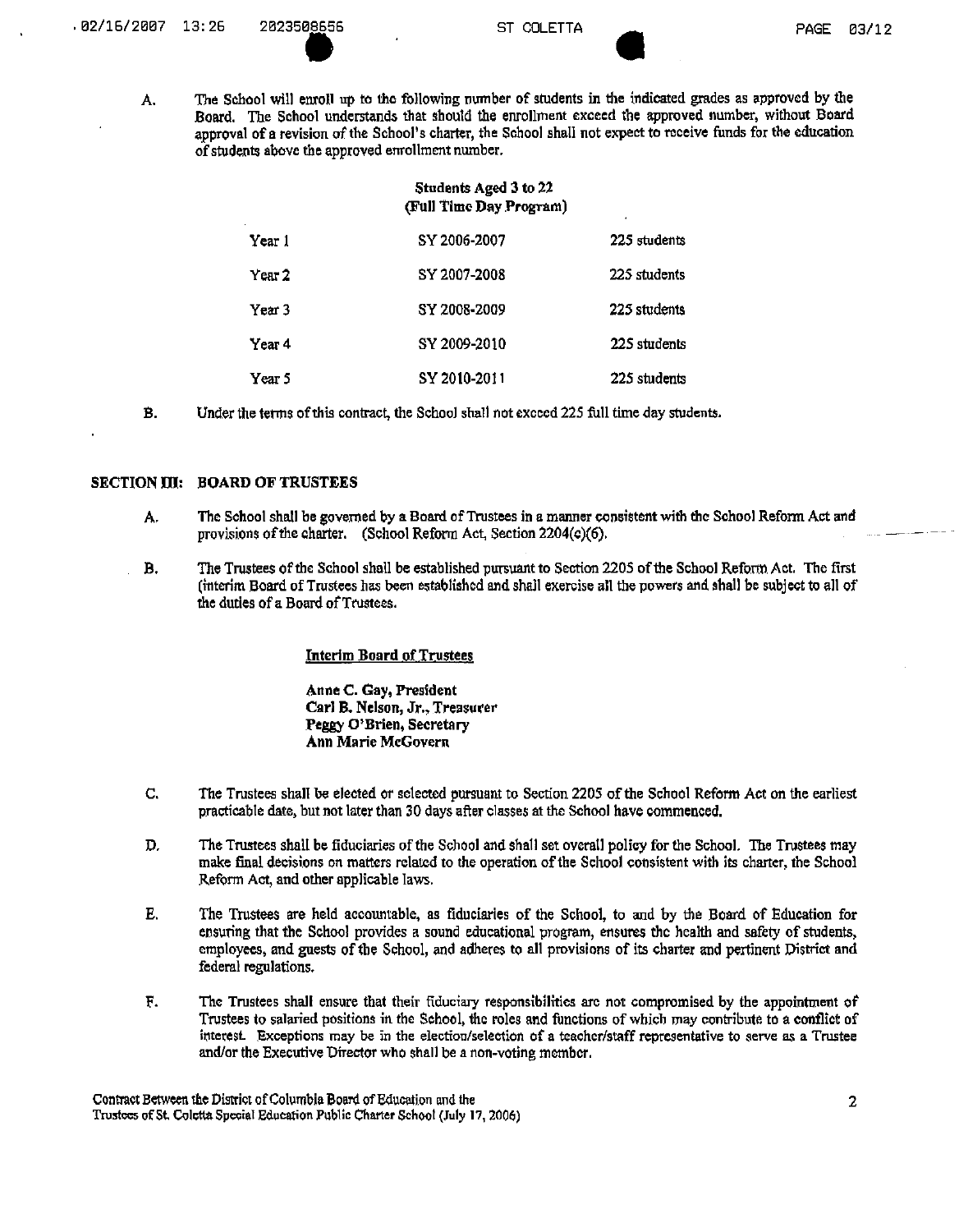- G, The Trustees recognize the Board as the eligible chartering authority with legal responsibility for:
	- 1. **I.** monitoring the operations of the School;
	- *2.* ensuring that the School complies with applicable laws and the provisions of its charter; and
	- 3. monitoring the progress of the School in meeting student academic achievement expectations specified in the charter.
- H. The Board as the eligible chartering authority may require the School to produce any book, record, paper, or document, if the Board determines that such production is necessary for the Board to carry out its functions under the School Reform Act
- The name, address, telephone number and a resume of each member of the Trustees shall be submitted to the I. Board within five days of establishment of the Trustees, and such information shall be updated within five days of any change in the membership of the Trustees or in the directory information.

# SECTION IV: ARTICLES OF INCORPORATION

The Trustees have filed with the District of Columbia Government the Articles of Incorporation of the St. Coletta Special Education Charter School. The Certificate of Incorporation was issued on 14<sup>th</sup> of July, 2004 .

A public charter school shall be nonsectarian and shall not be affiliated with a sectarian School or religious *institution. A public charter School shall be organized under the District of Columbia Nonprofit Act (D, C. Code, Sec. 29-501 et. seq.). (School Reform Act, Section 2204(c)(15) and (16)).* 

The incorporators of the St. Coletta Special Education Public Charter School are:

Sharon B. Raimo Margaret H. O'Brien Janice K. Bigelow

The registered agent is:

CT Corporation System

#### SECTION V: EDUCATIONAL PROGRAM

- A. The School shall implement an educational program that provides students with the knowledge, proficiency, and skills needed to become nationally and internationally competitive students and educated individuals in the 21" century; and to perform competitively on any District-wide assessments. (School Reform Act, Section 2203(3)).
- B. Not later than August 31, 2006, the School shall submit the content and performance standards by grade level/instructional level for student achievement and advancement. The School's comprehensive curricula shall be available for Board review not later than August 31,2006.
- C. The School shall monitor and report student progress on at least a quarterly basis and shall provide the necessary services to support students' academic success and overall development.
- D. The School shall achieve both the academic and nonacademic goals outlined in its charter.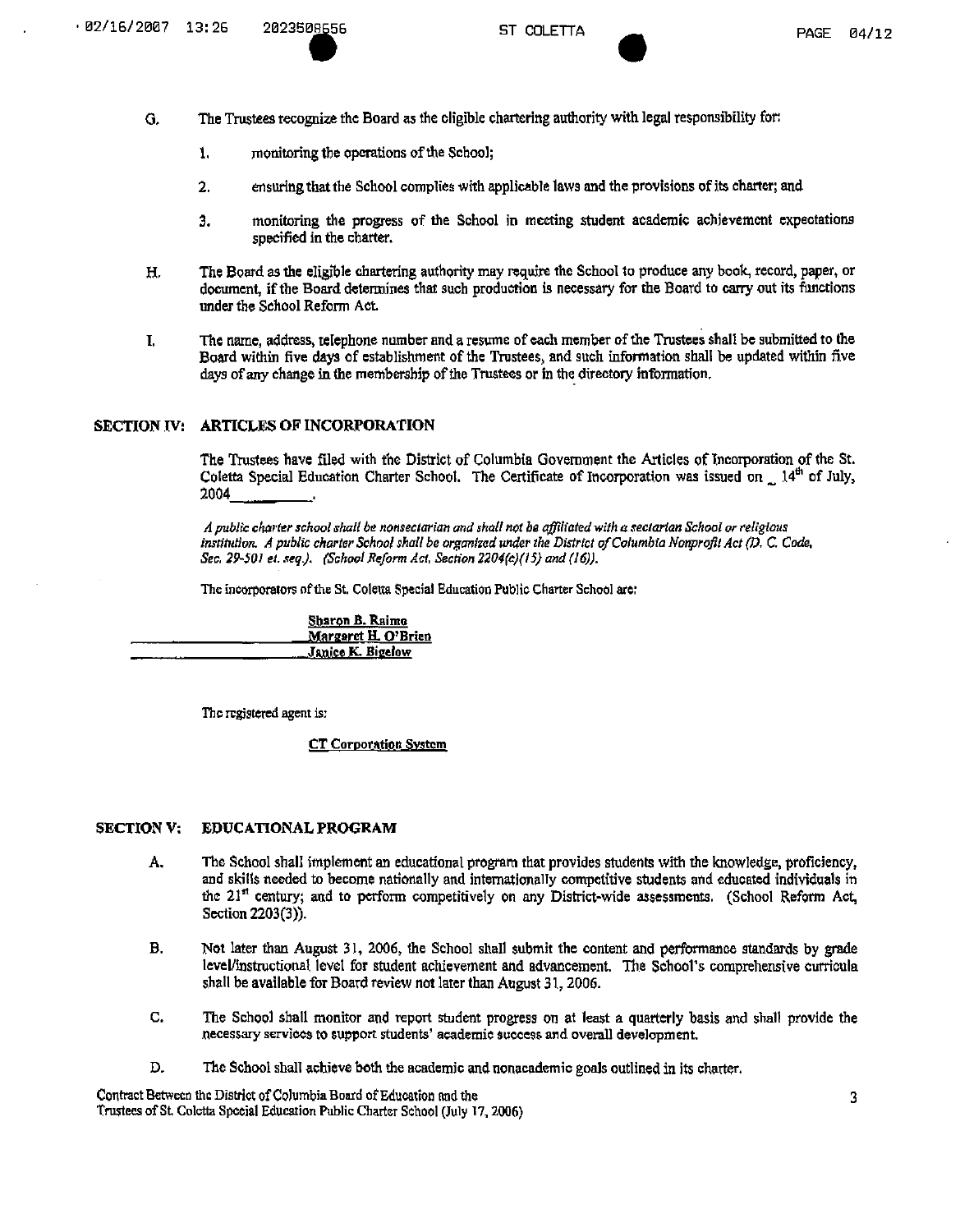E.

#### SECTION VI: STUDENT ASSESSMENT

- A. Students with disabilities enrolled in the School shall, to the extent possible, participate in any District-wide assessments (such as the DC CAS test or other standardized test(5)) or alternate assessments
- B. Students enrolled in the St. Coletta Special Education Public Charter School are special needs students who may require some level of medications or accommodations in the circumstances under which tests are administered.
- C. The District-wide assessments shall be administered, at a minimum, on the grade levels which are appropriate with the Individualized Education Plan (IBP) of each student,
- D. The School shall administer the District-wide assessments in a manner and during a time frame that permits comparisons between individual District of Columbia public schools and public charter schools; and individual students attending such schools. Inasmuch as the spring administration of the D. C. Public School System's standardized assessment (currently DC Comprehensive Assessment System Test (CAS) is a secured assessment, the School agrees to participate with the public school system in the administration of such.
- E. Not later than July 31, 2006, the School shall submit a description of the manner in which the School will conduct any District-wide or alternative assessments.

#### SECTION VII: TUITION, FEES AND PAYMENTS

- A. Pursuant to the School Reform Act, Section 2204(c)(2), the School, with the exception of nonresident students, shall not impose fees or otherwise require payment for participation in any program, educational offering, or activity that:
	- 1. enrolls students in any grade from preschool through grade 12; and
	- 2. is funded in whole or part through annual local appropriations.
- B. The School may impose fees or otherwise require payment, at rates established by the Trustees, for any program, educational offering, or activity not described in 1 or 2 above, or for field trips or similar activities.
- C. The School shall apply the nonresident tuition rates established by the District of Columbia Public School System for the enrollment of nonresident students. (School Reform Act, Section 2206(e)).

# SECTION VIII: ACCOUNTABILITY

A. The School shall develop a local school accountability plan with measurable performance targets for at least a five-year period. Such plan shall include baseline data and indicators of incremental gains on at least an annual basis for each management goal area and for the academic and nonacademic goals and objectives established for the student population. The accountability plan shall be submitted within ninety (90) days of the execution of the contract between the Board and Trustees, with the specific targets for student achievement to be appended upon the acquisition of baseline data from the initial academic assessment of students.<br>Contract Between the District of Columbia Board of Education and the

Trustees of St. Coletta Special Education Public Charter School (July 17, 2006)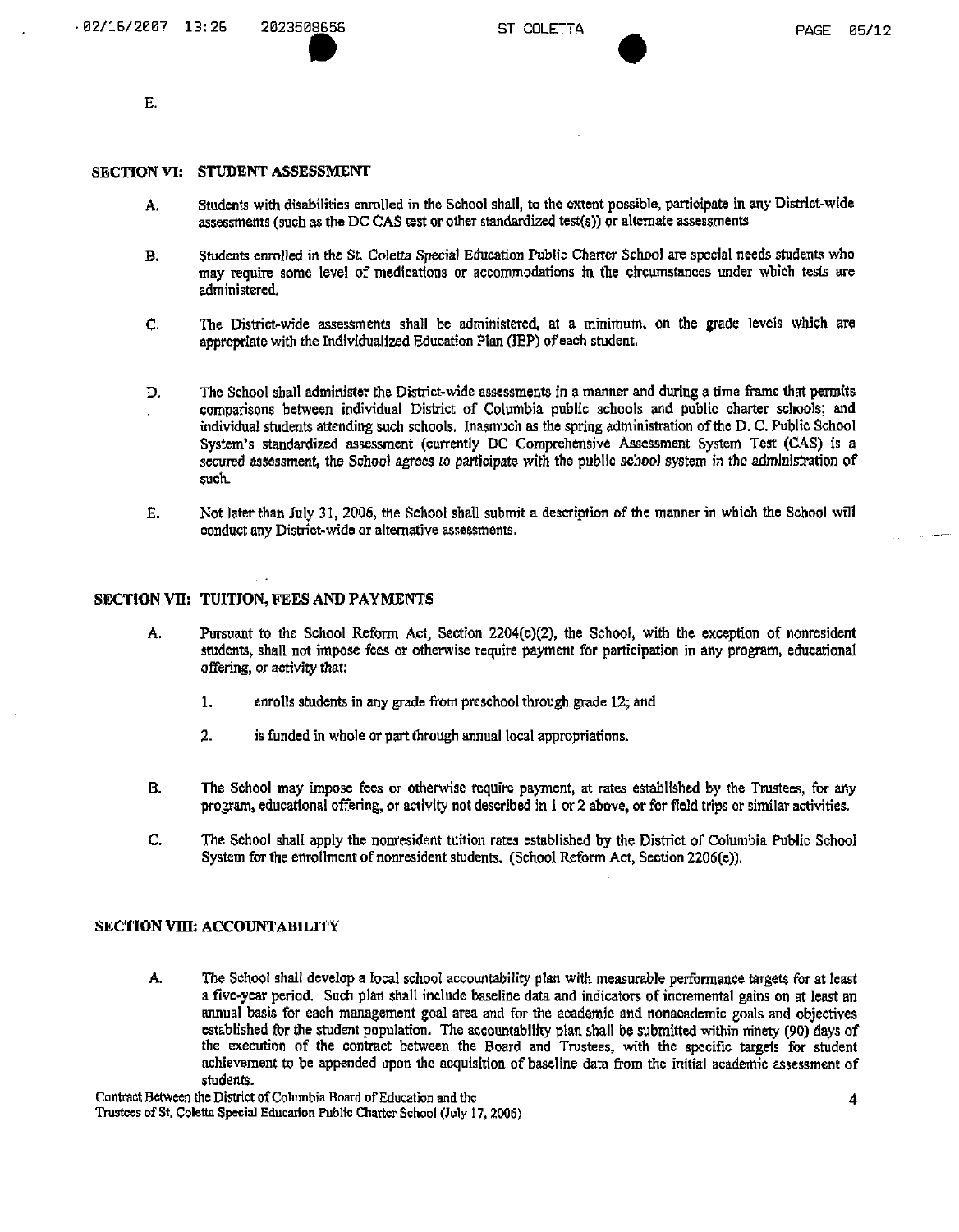- B. The Board shall conduct a monitoring site visit to the School not less than once in each academic quarter during the School's first year of operation and not less than once in cach academic semester in subsequent years for the purpose of fulfilling its oversight responsibilities pursuant to Section 2211 of the School Reform Act.
- C. Following receipt of the Board's monitoring report, the School shall develop a plan for corrective action as needed.

#### SECTION IX: FACILITY

- A. The School is locatcd at 1901 Independence Avenue, SE 20003
- B. The Trustees shall submit the following to the Board of Education:
	- (1) a Certificate of Occupancy from the Department of Consumer and Regulatory Afiairs by August 15,2006 or as soon thereafter as is practical. In no event shall the Trustees permit the School to open, until the Certificate of Occupancy has been issued to the School; and
	- (2) documentation of inspection and approval of the facility by the District of Columbia Government building inspector/fire inspector by August 15, 2006 or as soon thereafter as is practical. In no event shall the Trustees permit the School to open until the fire/building inspection has been conducted.

#### SECTION X: PERSONNEL

- A, The School shall ensure the following prior to the first day on which an employee or volunteer is scheduled to report for duty/work.
	- 1. a police clearance report; and
	- 2. results of a tuberculin skin test or chest  $x$ -ray.
- B, The aforementioned reports shall be made available to the Board during its monitoring visits.
- C, Tn cases in which the report revealed criminal activity by a person to be hired or accepted as a volunteer, a copy of the report shall be submitted to the Board within 24 hours of receipt by the School.

# SECTION XT: DISTRICT OF COLUMBIA PUBLIC SCHOOL SYSTEM SERVICES

The School shall identify services needed from the District of Columbia Public School System in the following school year not later than May 31'' and initiate negotiations with the superintendent of Schools for services and compensation for such services with a goal toward achieving mutual agreement and a signed contract not later than June  $30<sup>th</sup>$ .

#### SECTION XII: ACCREDITATION AND LICENSURE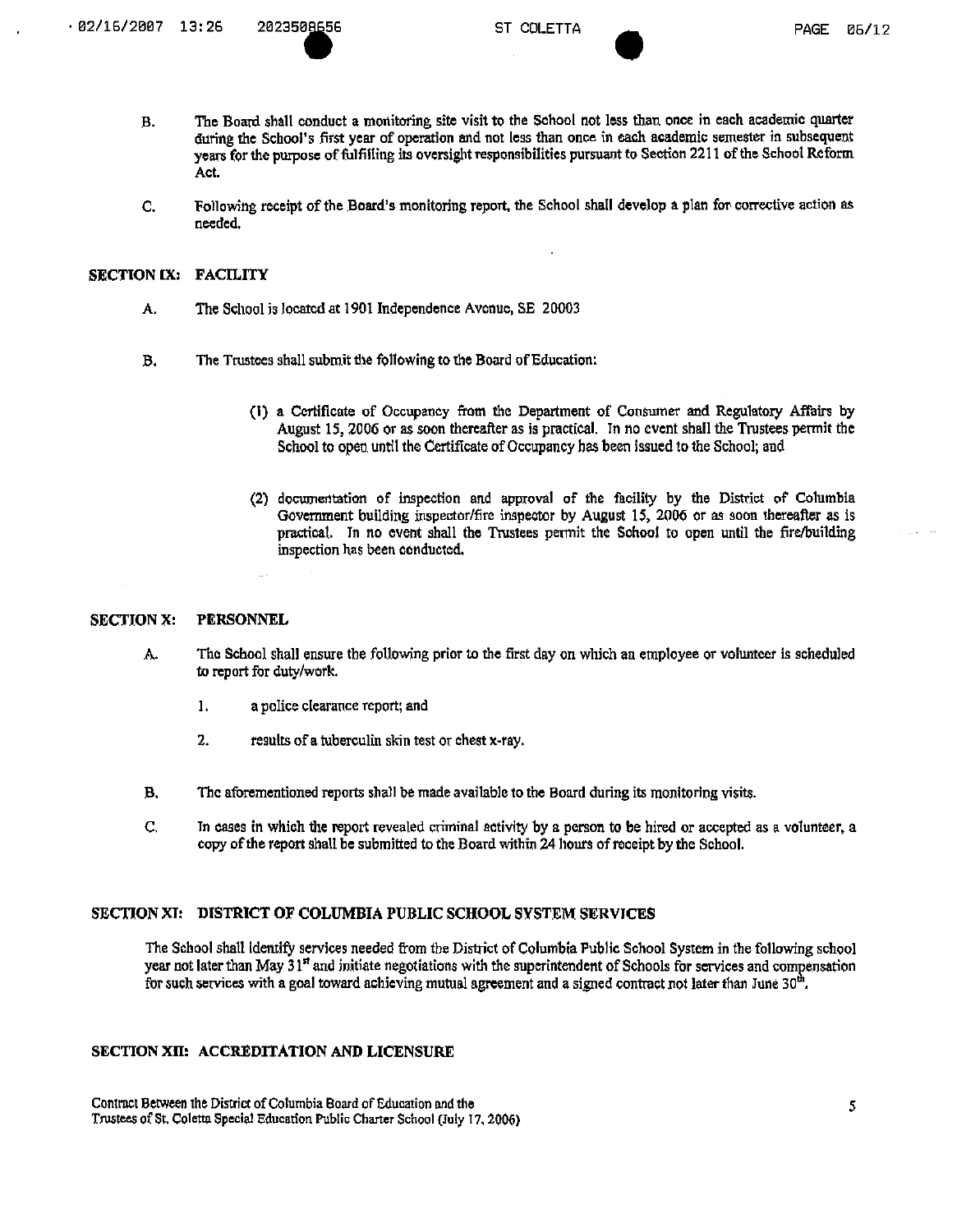# Accreditation

- A. The School shall initiate the accreditation process not later than forty-five days following the opening of the School and shall provide to the Board copies of official documentation that such process has begun, reports of progress from the accrediting body, and immediate notification of any barriers to full accreditation or any potential for loss of full accreditation once achieved.
- B, The School shall obtain accreditation at the earliest possible date allowable by the accreditation association, but not later than five (5) years of the initial date of establishment

<sup>".</sup>...An assurance that the proposed school will seek, obtain, and maintain accreditation from at *least one of the following:* 

- *(A) The Middle States Association of Colleges and Schools*
- *(B) The Association of Independent Maryland Schools*
- *(C) The Southern Association of Colleges and schools*
- *(D) The Virginia Association of Independent Schools*
- *(E) American Montessori Internationale*
- *(F) The American Montessori Society*
- *(G) The National Academy of Early Childhood Programs*
- *(HJ Any other accrediting body deemed appropriate by the eligible chartering authority that has granted the charter to the school."*

*D. C. School Reform Act 2202(16)* 

# **SECTION XIII: REPORTING REQUIREMENTS**

A. Census

The School shall provide to the Board student enrollment data necessary for the Board to comply with Section 3 of Article II of the Act of February 4, 1925 (D. C. Code, sec. 31-404) (relating to census of minors. See the School Reform Act, Section 2204(c)(12)

#### B. Compulsory School Attendance

The School shall ensure adherence to provisions of D. C. Law 8-247, "District o Columbia Compulsory School Attendance Amendment Act of 1990," Section 4:

*The principal or head teacher of each public, independent, private, or parochial school, and each teacher who gives private instruction, shall, in accordance with the rules adopted by the Board, pursuant to Title I of the APA, report to the Board the name, address, sex and date of birth of each minor who resides permanently or temporarily in the*<br>District who transfers between schools or who enrolls in or withdraws from his or her school.

# C. Membership/Calculation of Number of Students

1. Not later than October 5th of each year, the School shall calculate and report to the Board, on a form to be provided by the Board, the following student membership information (School Reform Act, Section 2402).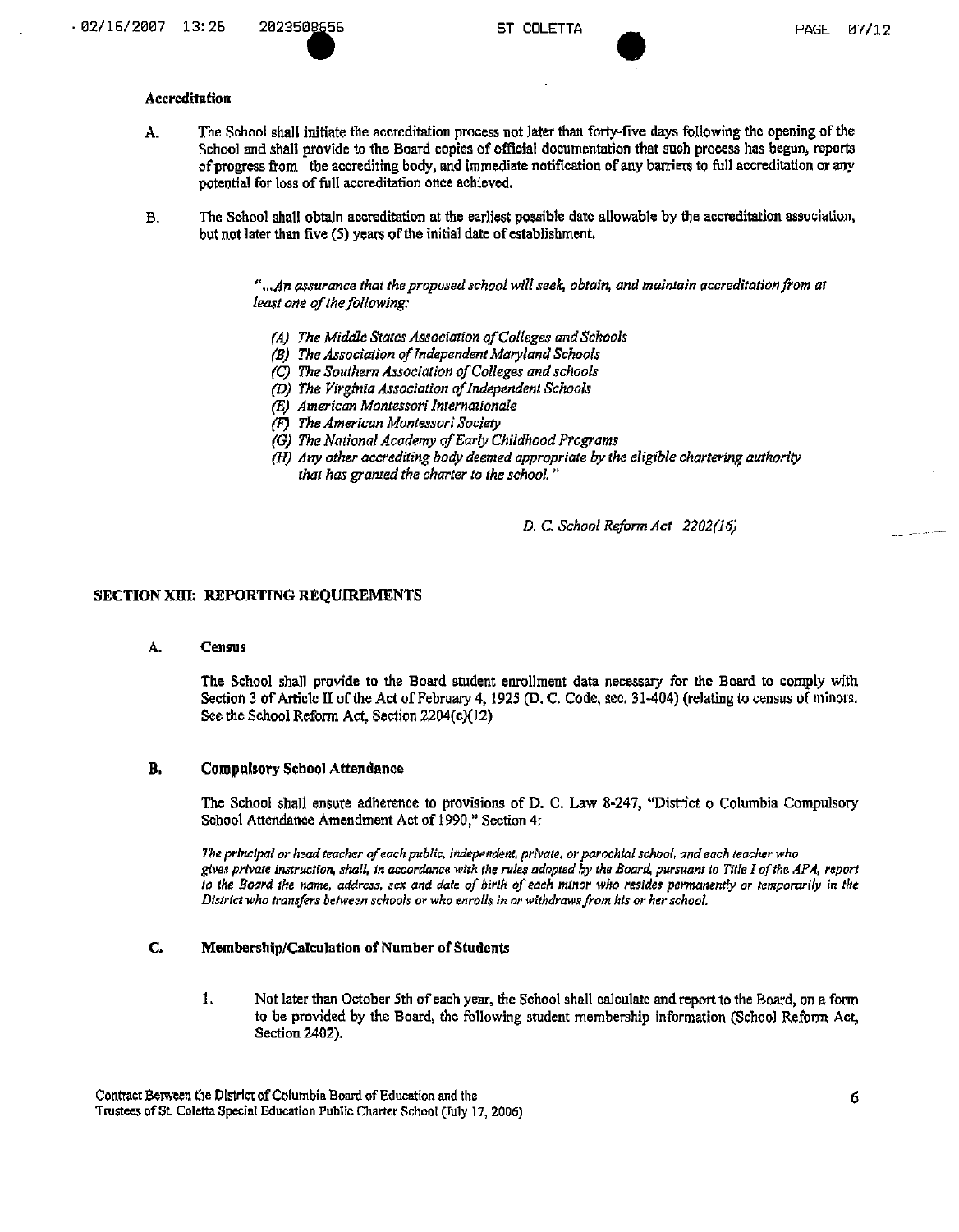- (a) The number of students, including nonresident students and students with special needs, enrolled in each grade ftom prekindergarten through grade 12; and
- (b) The amount of fees and tuition assessed and collected from the nonresident students described in a above.
- 2. Not later than March  $15<sup>th</sup>$  of each year, the School shall submit to the Board a report of student membership in the same form and manner as described in Section 1 above. (School Reform Act, Section 2402)

## D. Annual Report

The Trustees of the School shall submit to the Board, not later than July 30<sup>th</sup> of each year an annual report of progress for the academic year ending on June 30<sup>th</sup> of that year. The School is a twelve-month school; therefore, the annual report submitted on July 30<sup>0</sup> will be a partial report with the submission of the full report by October 15<sup>th</sup>. The contents of such report shall include, but may not be limited, to the following: (School Reform Act, 2204(c)(l 1).

- 1. a report on the extent to which the School is meeting its mission and goals as stated in charter, including a discussion of annual and incremental gains toward long-range objectives;
- 2. student performance on any district-wide assessments, inciuding a discussion of pre-and post data comparisons as well as annual and longitudinal comparisons over the period of the charter;
- 3. grade advancement for students enrolled in the public charter school, including a discussion of annual and longitudinal comparisons over the period of the charter;
- 4. graduation rates, college admission, test scores, and college admission rates, if applicable, including a discussion of annual and longitudinal comparisons over the period of the charter,
- 5. types and amounts of parental involvement;
- 6. official student enrollment;
- 7. average daily attendance;
- 8. average daily membership;
- 9. a financial statement audited by an independent certified public accountant in accordance with Government auditing standards for financial audits issued by the Comptroller General of die United States. (Due on February 1<sup>st</sup> for the preceding fiscal year ending on September 30<sup>th</sup>.)
- 10. a report on School staff indicating the qualifications and responsibilities of such staff; and
- 11. a list of all donors and grantors that have contributed monetary or in-kind donations having a value equal to or exceeding \$500 during the year that is the subject of the report.

*Data described in items 1 through 8 and 10 above shall not identify the individuals to whom the data pertain.* 

The annual report shall be organized with atable of contents and identified appendices, as needed.

Contract Between the District of Columbia Board of Education and the Trustees of St. Coletta Special Education Public Charter School (July 17, 2006)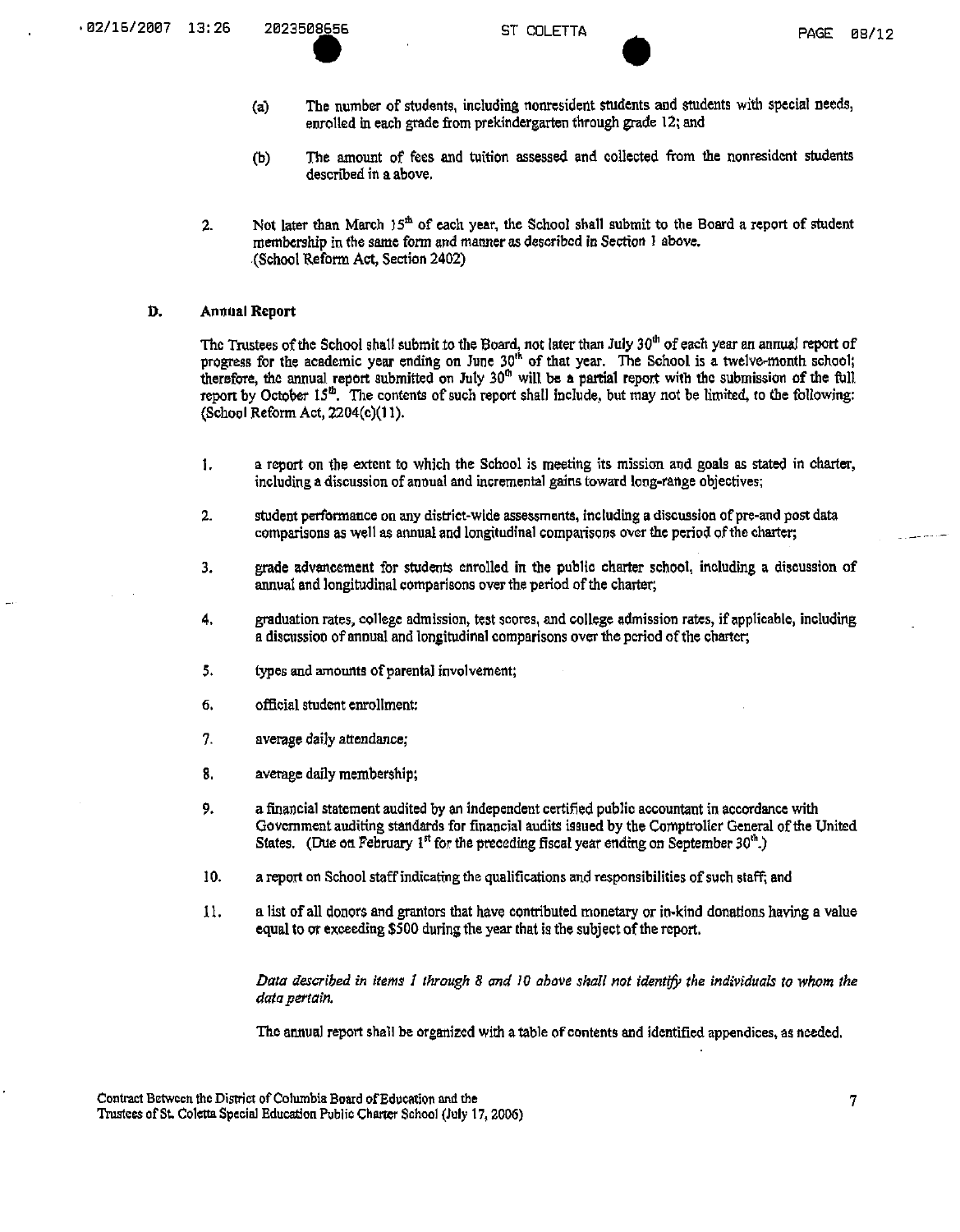The Trustees shall submit twenty copies of the annual report to the Board and shall make such report available for review by the community,

#### E. Financial Reports

The School shall provide to the Board on a monthly basis and in a manner prescribed by the Board a financial report of income and expenses for the month, effective beginning the end of the month on which the public charter school first receives fimds in the name of the public charter school.

#### F. Annual Audits

The Trustees shall submit to the Board by September 15<sup>th</sup> an audit report for the preceding fiscal year as follows: (School Reform Act, Section  $2202(6)(A)$ ).

- 1. financial statement;
- 2. administrative operations; and
- 3. programmatic operations

# SECTION XIV; FEES

#### Administrative Fee

By February  $15<sup>th</sup>$  of each year, the School shall pay to the Board a fee in the amount of one-half of one percent of the annual budget of the School to cover the cost of undertaking the on-going administrative responsibilities of the eligible chartering authority. (School Reform Act, Section 2211(b).

# SECTION XV: CONTRACTING AUTHORITY

D.C School Reform Act of 1995, Section 2204(c)

- (A) Notice Authority. Except in the case of an emergency (as determined by the eligible chartering aulhority of a public charter school, with respect to any contract proposed to be awarded by the public charter school and having a value equal to or exceeding \$25,000, the School shall publish a notice of a request for proposals in the District of Columbia Register and newspapers of general circulation not less than 30 days prior to the award of the contract.
- (B) Submission to the Authority:
	- (i) Deadline for Submission. With respect to any contract described in subparagraph (A) that is awarded by a public charter school, the School shall submit to the Authority, not later than 3 days after the date on which the award is made, all bids for the contract received by the School, the names of the contractor who is awarded the contract, and the rationale for the award of the contract.
	- (ii) Effective Date of Contract.—

(1) In General. - Subject to subclause (II), a contract described in subparagraph A shall become effective on the date that is 15 days

Contract Between the District of Columbia Board of Education and the 8 and 8 and 8 and 8 and 8 and 8 and 8 and 8 and 8 and 8 and 8 and 8 and 8 and 8 and 8 and 8 and 8 and 8 and 8 and 8 and 8 and 8 and 8 and 8 and 8 and 8 a Trustees of St, Coletta Special Education Public Charter School (July 17,2006)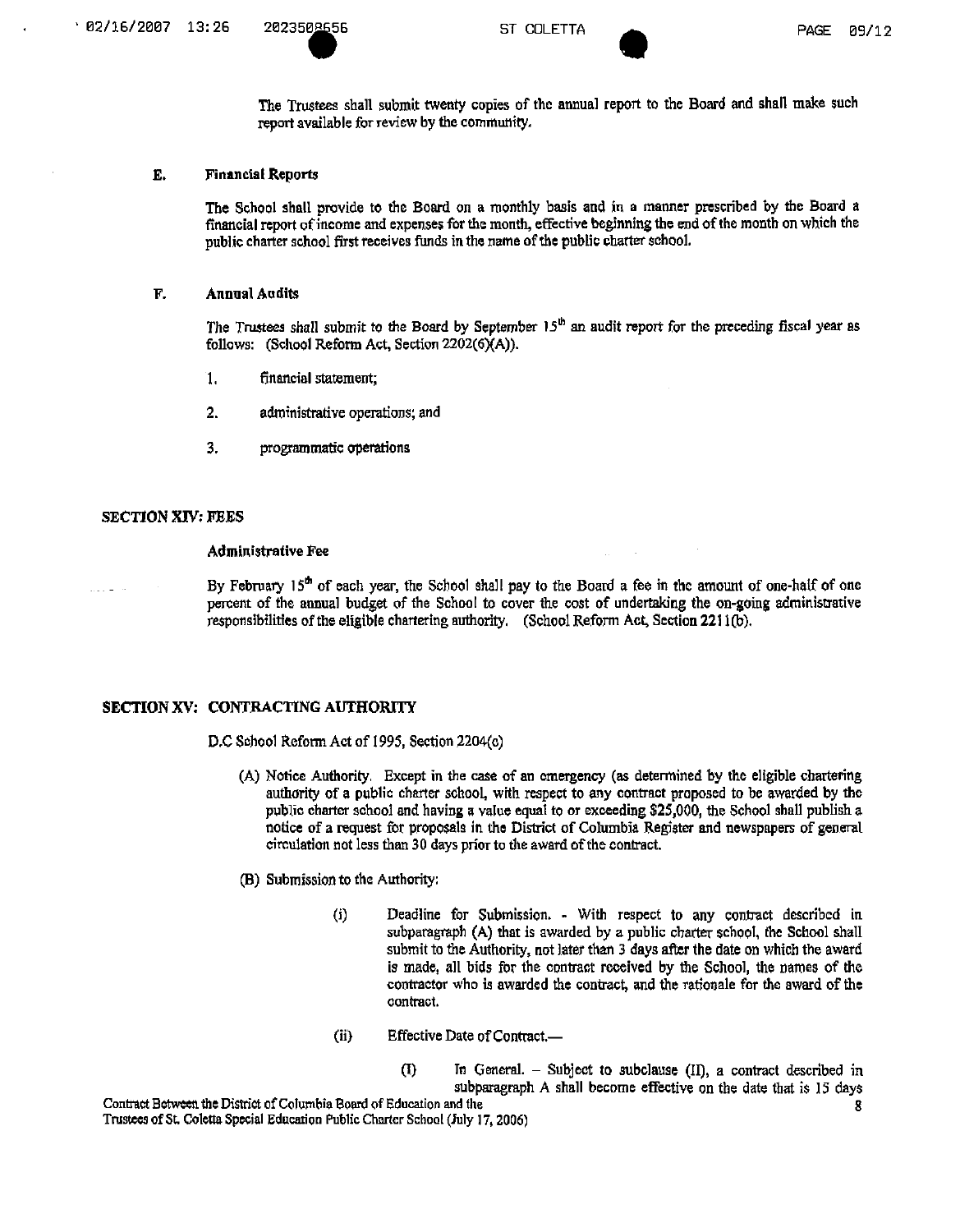after the date the School makes the submission under clause (i) with rcspect to the contract, *or* the effective date specified for the contract whichever is later.

(11) Exception. - A contract described in subparagraph (A) shall be considered null and void if the Authority determines, within 12 days of the date the School makes the submission under clause (i) with respect to the contract, that the contract endangers die economic viability of the public charter school.

# SECTION XVI: APPLICATION FOR CHARTER RENEWAL

Should the Trustees desire to renew the charter, the Trustees shall file an application to renew the charter with the Board not later than 120 days or earlier than 365 days before the expiration of the charter. The application shal) contain the following;

(School Reform Act, Section 2212)

- A. A report on the progress of the School in achieving the goals, student achievement expectations, and other terms of the approved charter; and
- B. AU audited financial statements of the public charter school for the preceding 4 years.

# SECTION XVII; ANNUAL PAYMENTS

The Board and the Trustees understand that pursuant to current law (D.C. School Reform Act), the following shall apply with respect to the disbursement of public charter school funds by the Mayor of the District of Columbia;

(A). INITIAL PAYMENT. - In General, Except as provided in clause (ii), not later than October 15 of each year, the Mayor shal) transfer, by electronic funds, an amount equal to 75 percent of the amount of the annual payment for each public charter school determined by using the formula established pursuant to Scction 2401 (b) of the School Reform Act to a bank designated by such school,

(ii) REDUCTION IN CASE OF NEW SCHOOL. - In the case of a public charter school that has received a payment under subsection (b) in the fiscal year immediately preceding the fiscal year in which a transfer under clause (i) is made, the amount transferred to the School under clause (i) shall be reduced by an amount equal to 75 percent of the amount of the payment under subsection (b),

(B) FINAL PAYMENT ((i) Except as provided in clause (ii), and not later than May 1 of each year, the Mayor shall transfer the remainder of the annual payment for a public charter school in the same manner as the initial payment was made under subparagraph (A).

(ii) ADJUSTMENT FOR ENROLLMENT. - Not iater than March 15 of each year, if the enrollment number of a public charter school has changed from the number reported to the Mayor and the Board of Education, as required under Section 2402(a), the Mayor shall increase the payment in an amount equal to 50 percent of the amount provided for each student who has enrolled in such school in excess of such enrollment number, or shall reduce the payment in an amount equal to 50 percent of the amount provided for each student who has withdrawn or dropped out of such school below such enrollment number,

(iii) REDUCTION IN CASE OF NEW SCHOOL. - In the case of a public charter school that has received a payment under subsection (b) in the fiscal year immediately preceding the fiscal year in which a transfer under clause (i) is made, the amount transferred to the School under clause (i) shall be reduccd by an amount equal to 25 percent of the amount of the payment under subsection (b).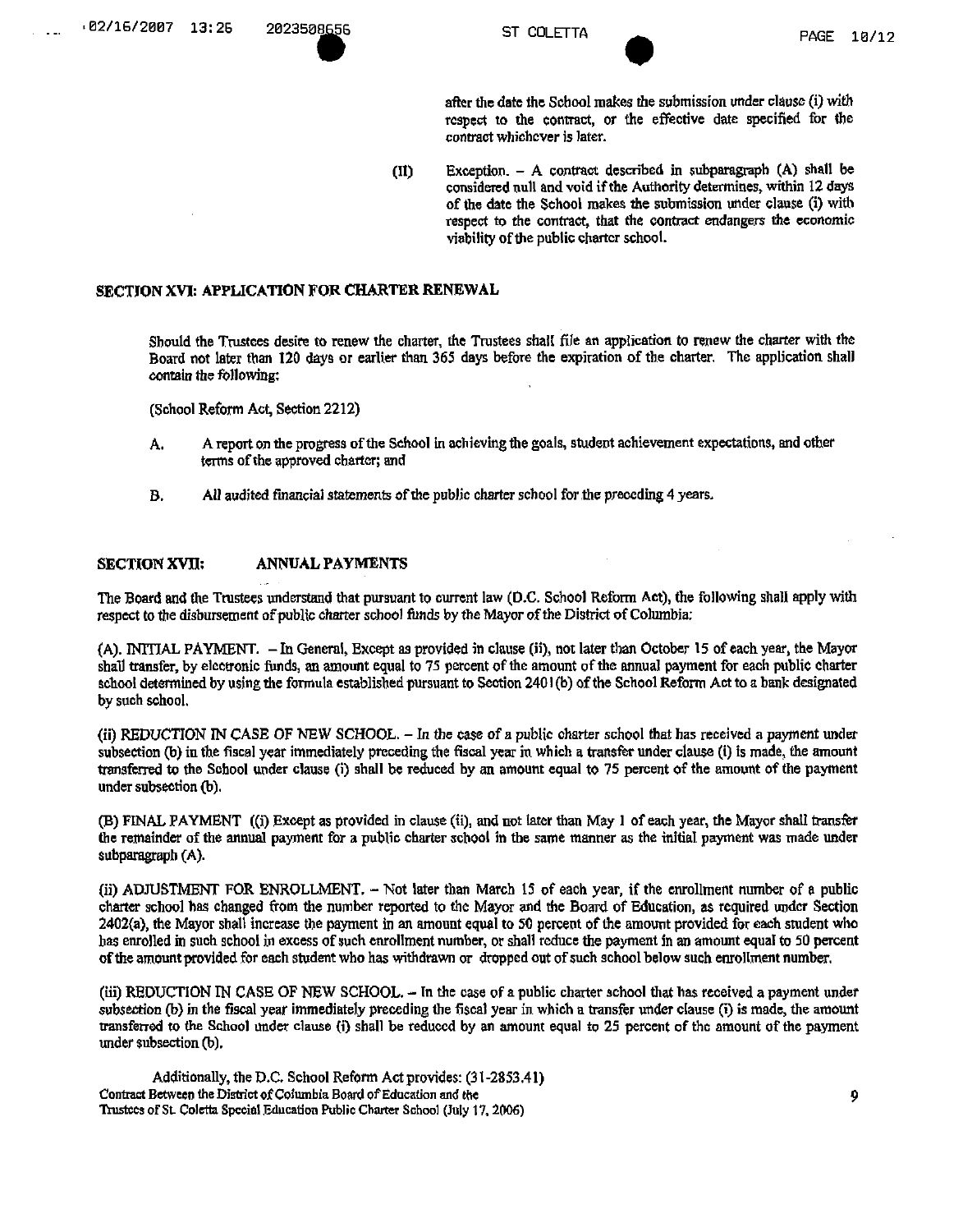Payment. ~ Notwithstanding paragraph (2) of this subsection, the Mayor and the District of Columbia Council, in *consultation with the Board of Education and the Superintendent, may adjust the amount of the annual payment under paragraph (1) of this subsection to increase the amount of such payment if a District of Columbia public school or a public charter school serves a high number of students—* 

- *(i) with special needs;*
- *(it) who do not meet minimum literacy standards; or*
- *(Hi) to whom the School provides room and board in a residential setting.*

#### SECTION XVIII: REVOCATION

- A. Charter or Law Violation: Failure to Meet Goals (School Reform Act, Section 2213
	- 1. In general, subject to paragraph 2, the Board, as an eligible chartering authority that has granted a charter to a public charter school may revoke the charter if the Board determines that the School. -
		- (A) committed a violation of applicable laws or a material violation of the conditions, terms, standards, or procedures set forth in the charter, including violations relating to the education of children with disabilities; or
		- (B) failed to meet the goals and student academic achievement expectations as set forth in the charter.
	- 2. SPECIAL RULE an eligible chartering authority may not revoke a charter under paragraph (1)(B) except pursuant to a determination made through a review conducted under section  $2212(a)(3)(B)$ .
- B, Fiscal Mismanagement (School Reform Act, Section 22,13)

The Board, as the eligible chartering authority shall revoke the charter of a school to which it has granted a charter if the Board determines that the School.

- .1. has engaged in a pattern of nonadherence to generally accepted accounting principles;
- 2. has engaged in a pattern of fiscal mismanagement; or
- 3. is no longer economically viable.
- C. Revocation procedures shall adhere to the School Reform Act, Section 2213.

Signed this \_\_\_\_\_\_ day of July 2006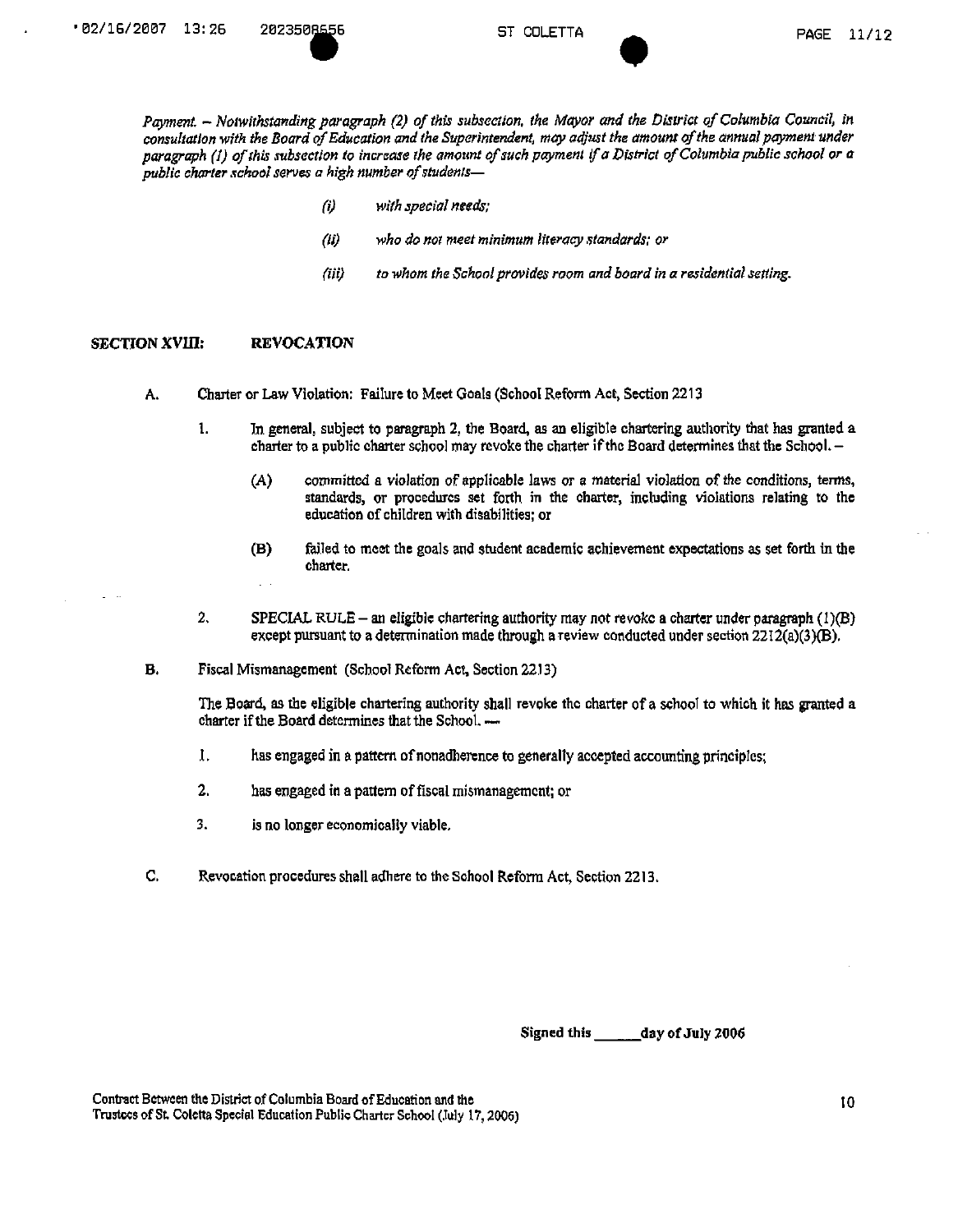$\overline{a}$ 

District of Columbia Board of Education and Trustees of St Coletta Special Education Public Charter School

 $\overline{f}$ 

Wac <u>fc. Bell</u> June CL  $\overline{\mathbb{Z}}$ 7.

 $\frac{1}{2} \left( \frac{1}{2} \right) \left( \frac{1}{2} \right)$